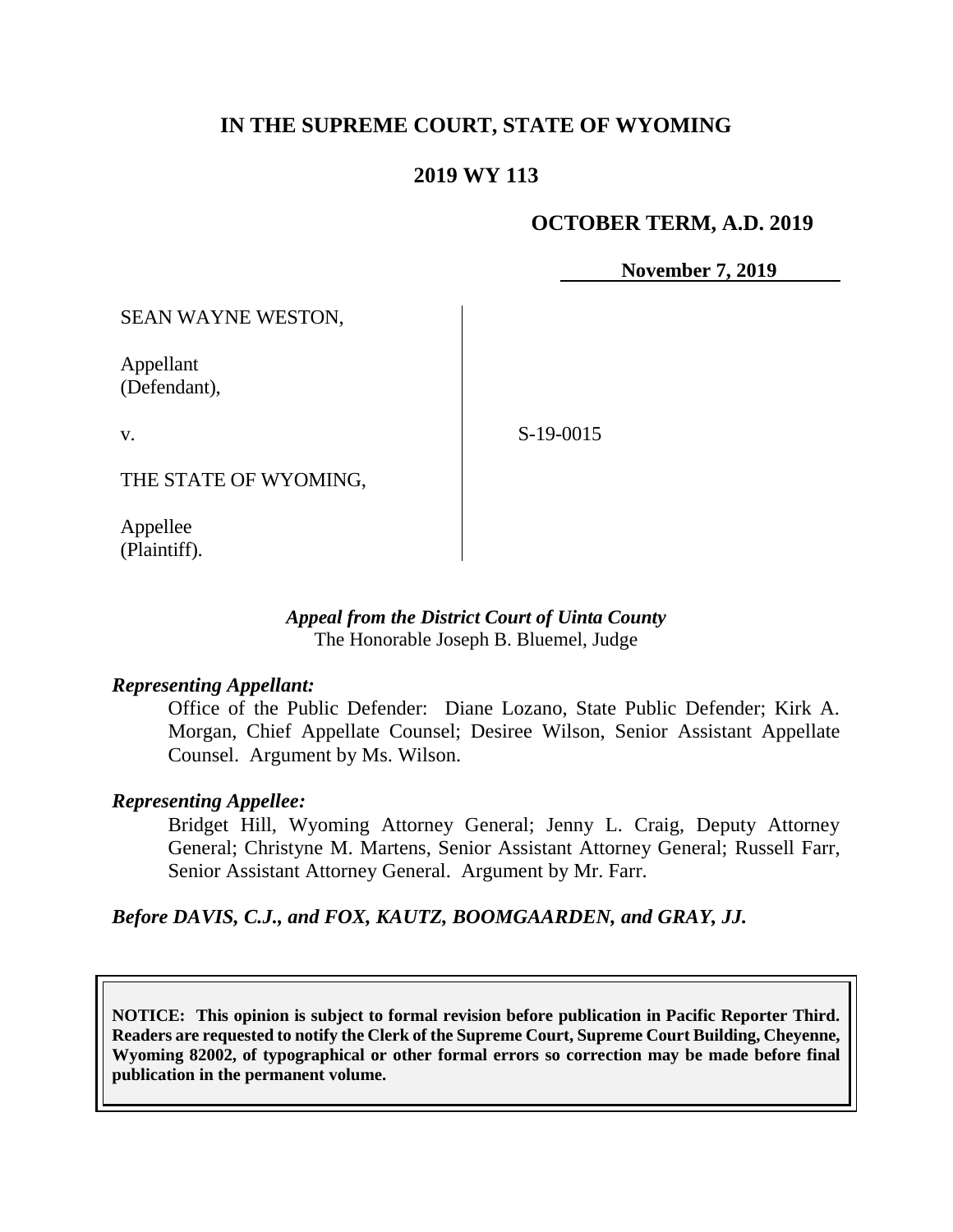## **KAUTZ**, Justice.

[¶1] A jury found Sean Wayne Weston guilty of attempted sexual abuse of a minor in the second degree. Mr. Weston challenges the sufficiency of the evidence to convict him, the jury instructions and the effectiveness of his trial counsel. Our review of the record convinces us the evidence was sufficient to support the jury's verdict. The jury instructions on the elements of attempted sexual abuse of a minor in the second degree were incorrect. However, the jury instruction errors and any deficiencies in defense counsel's performance associated with the instructions were not prejudicial because the State presented overwhelming evidence showing Mr. Weston was guilty of the crime. We affirm.

#### **ISSUES**

- [¶2] The issues on appeal are:
	- 1. Was the evidence presented at trial sufficient to convict Mr. Weston of attempted sexual abuse of a minor in the second degree?
	- 2. Did the district court err in instructing the jury?
	- 3. Was defense counsel's performance in addressing the jury instructions deficient?
	- 4. Was Mr. Weston prejudiced by incorrect jury instructions and/or his counsel's deficient performance?

## **FACTS**

[¶3] In the spring of 2015, Mr. Weston, who was 29 years old, and the victim, who was 15 years old, met briefly at the recreation center in Evanston, Wyoming. After they met, Mr. Weston messaged the victim on Facebook and they began communicating regularly through that platform. The Facebook messages were admitted at trial as State's Exhibit No. 1. The messages were sexually explicit, and we do not need to repeat them verbatim here. It suffices to say Mr. Weston graphically described the sexual activities he wished to perform with the victim and stated many times that he wanted to have sexual intercourse and oral sex with her.

[¶4] Mr. Weston also frequently encouraged the victim to sneak out of her house, go for a walk, or be dropped off at certain places so he could pick her up and take her to his house without her parents knowing. At one point, he asked where she lived, and she said across the street from the Pines Apartments. He said she should "walk over to the Pines" and he would come and get her.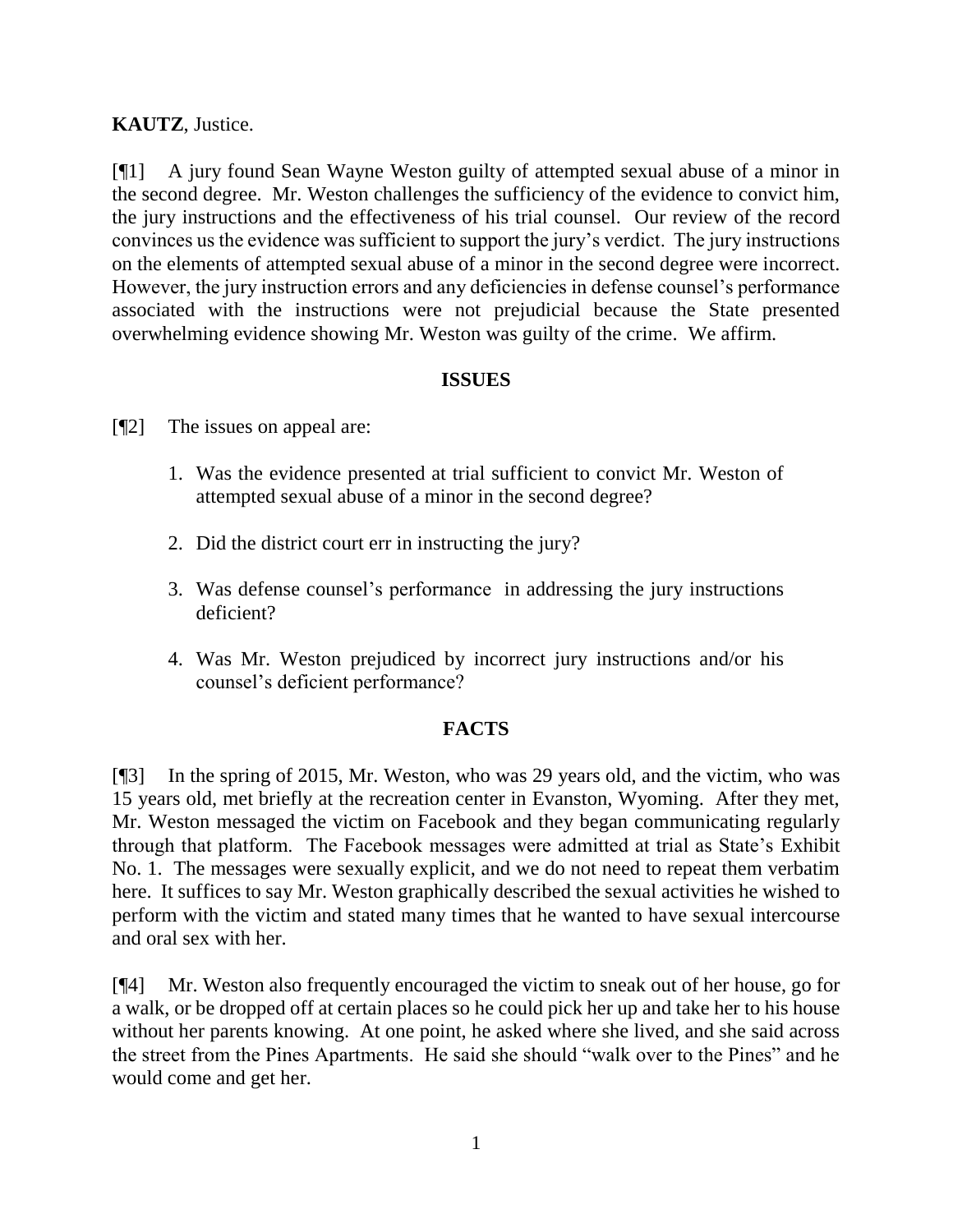[¶5] On June 24, 2015, Mr. Weston and the victim's plans became more concrete. Mr. Weston asked the victim if she would sneak out that night, and she said she would "soon" but had to wait until the other people in her house were asleep. Mr. Weston responded, "Sweet. I'm going to take a shower" and "[l]et me know when to get you." He messaged her a little later saying he was out of the shower; the victim responded, "Same." Mr. Weston asked her, "So how long, baby?" and told her to "[j]ust hurry and sneak out[.]"

[¶6] The victim eventually told Mr. Weston that everyone was asleep, and he responded, "So the Pines?" The victim said, "Wait, don't leave yet" because she was "talking to the cops" about whether she had been involved in a burglary at the Flying J. The victim testified at trial that her statements about the cops were untrue; she was just "trying to figure out a way to get out of" meeting Mr. Weston.

[¶7] Mr. Weston said, "Okay. Then I'll go home, I guess." The victim asked, "Are you already at the Pines?" and he replied, "No." She asked, "Then where are you?" and he said, "Driving. Are you coming out still?" The victim responded, "Yeah, if the cops ever leave." He responded, "Let me know." Mr. Weston and the victim did not meet in person that night but, over the next several weeks, they continued to communicate in great detail about having sexual intercourse and oral sex. Mr. Weston regularly encouraged the victim to sneak away from her parents and come to his house.

[¶8] The victim testified that on July 26, 2015, she and Mr. Weston Facebook messaged and texted each other.<sup>1</sup> Mr. Weston told her he was going to take his son to the park by her house. He said she should go for a walk and he would pick her up. There was some discussion indicating they wanted to make sure the victim's family did not know about them being together. The victim mentioned that her younger cousin was with her and asked if Mr. Weston would be "weirded out" if she and her cousin went to the park and laid in the grass. He said, "No, I wouldn't care. Free country."

[¶9] The two girls went to the park, and Mr. Weston and the victim continued to communicate with one another at the park through text and Facebook messaging. The victim said she and Mr. Weston were about fifteen to twenty feet apart at the park, but they did not speak. Mr. Weston messaged her, saying she was turning him on in her pink shorts and asked if her cousin could watch his son so Mr. Weston and the victim could go "mess around" in his truck. He also said the victim should go on a walk at 5:00 p.m. so he could pick her up.

[¶10] The victim never met with Mr. Weston, and she testified their communication ended when she was sent to a residential youth treatment center. The victim did not report her

<sup>&</sup>lt;sup>1</sup> The victim said that, in addition to messaging each other on Facebook, she and Mr. Weston communicated by texting on their phones. Mr. Weston denied that they communicated by text, and the text messages were not available at trial because the victim no longer had the phone or a record of the text messages.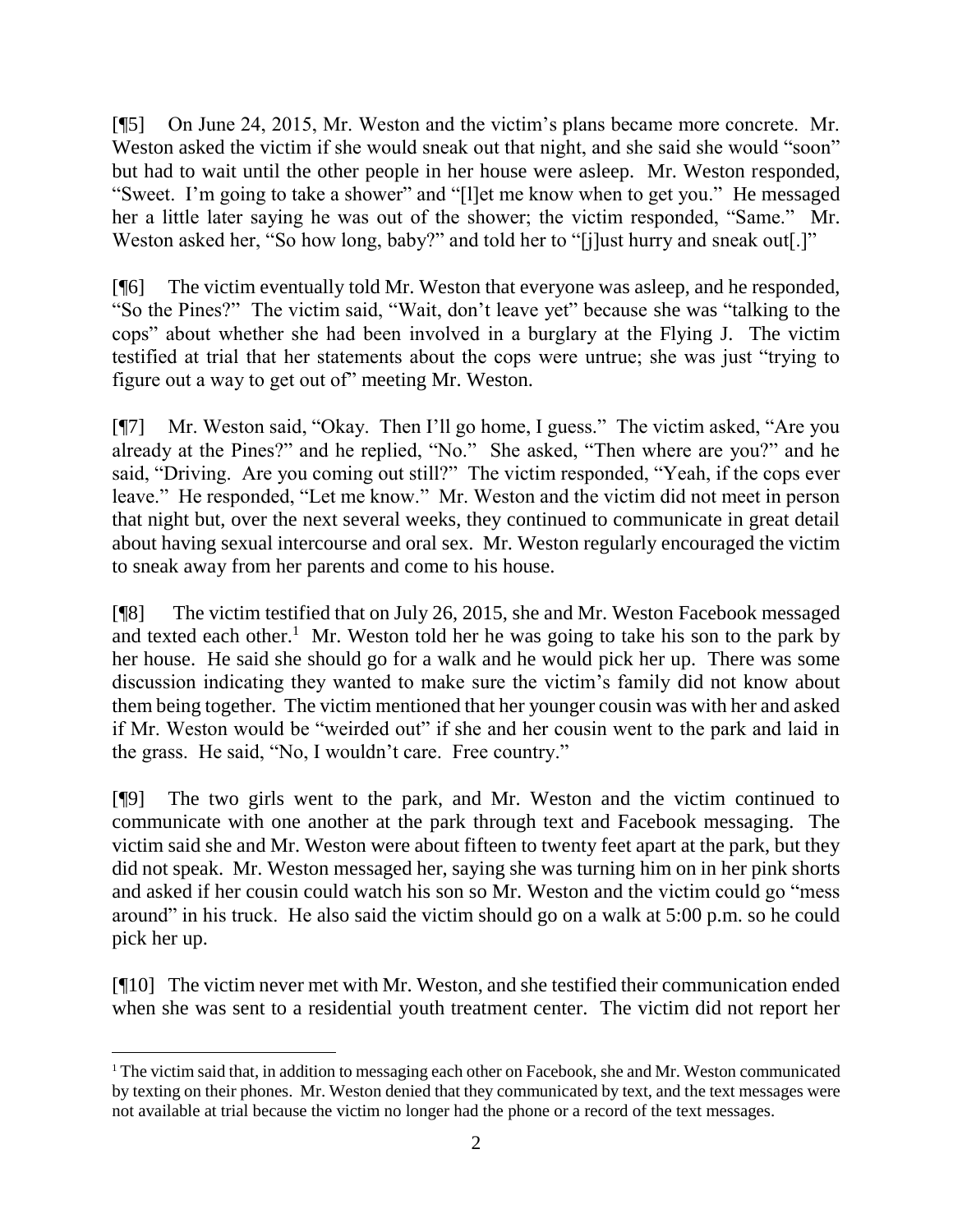interactions with Mr. Weston to law enforcement, but officers found their Facebook messages when investigating another matter involving Mr. Weston. The State charged Mr. Weston with attempted second-degree sexual abuse of the victim, and the jury found him guilty. The district court sentenced him to a prison term of eighteen months to five years, and Mr. Weston appealed.

#### **DISCUSSION**

#### **Sufficiency of the Evidence**

[¶11] Mr. Weston asserts the trial evidence was insufficient to convict him of attempted second-degree sexual abuse of a minor. When reviewing a claim that the trial evidence was insufficient to support a jury's verdict, we do not consider whether the evidence was sufficient to establish the appellant's guilt beyond a reasonable doubt. *Thompson v. State,*  2018 WY 3, ¶ 14, 408 P.3d 756, 760 (Wyo. 2018); *Mraz v. State,* 2016 WY 85, ¶ 19, 378 P.3d 280, 286 (Wyo. 2016). Rather, we evaluate whether the evidence could reasonably support the jury's verdict without reweighing the evidence or re-examining the credibility of the witnesses. *Id.* 

> [T]his Court examines the evidence in the light most favorable to the State. We accept all evidence favorable to the State as true and give the State's evidence every favorable inference which can reasonably and fairly be drawn from it. We also disregard any evidence favorable to the appellant that conflicts with the State's evidence.

*Id.* (quoting *Worley v. State,* 2017 WY 3, ¶ 17, 386 P.3d 765, 771 (Wyo. 2017)) (other citations omitted).

[¶12] Mr. Weston was convicted of attempted second-degree sexual abuse of a minor under Wyo. Stat. Ann. §§ 6-1-301 and 6-2-315 (a)(i) and (b) (LexisNexis 2019). Section 6-1-301 states in relevant part:

(a) A person is guilty of an attempt to commit a crime if:

(i) With the intent to commit the crime, he does any act which is a substantial step towards commission of the crime. A "substantial step" is conduct which is strongly corroborative of the firmness of the person's intention to complete the commission of the crime[.]

Section 6-2-315(a)(i) states in relevant part: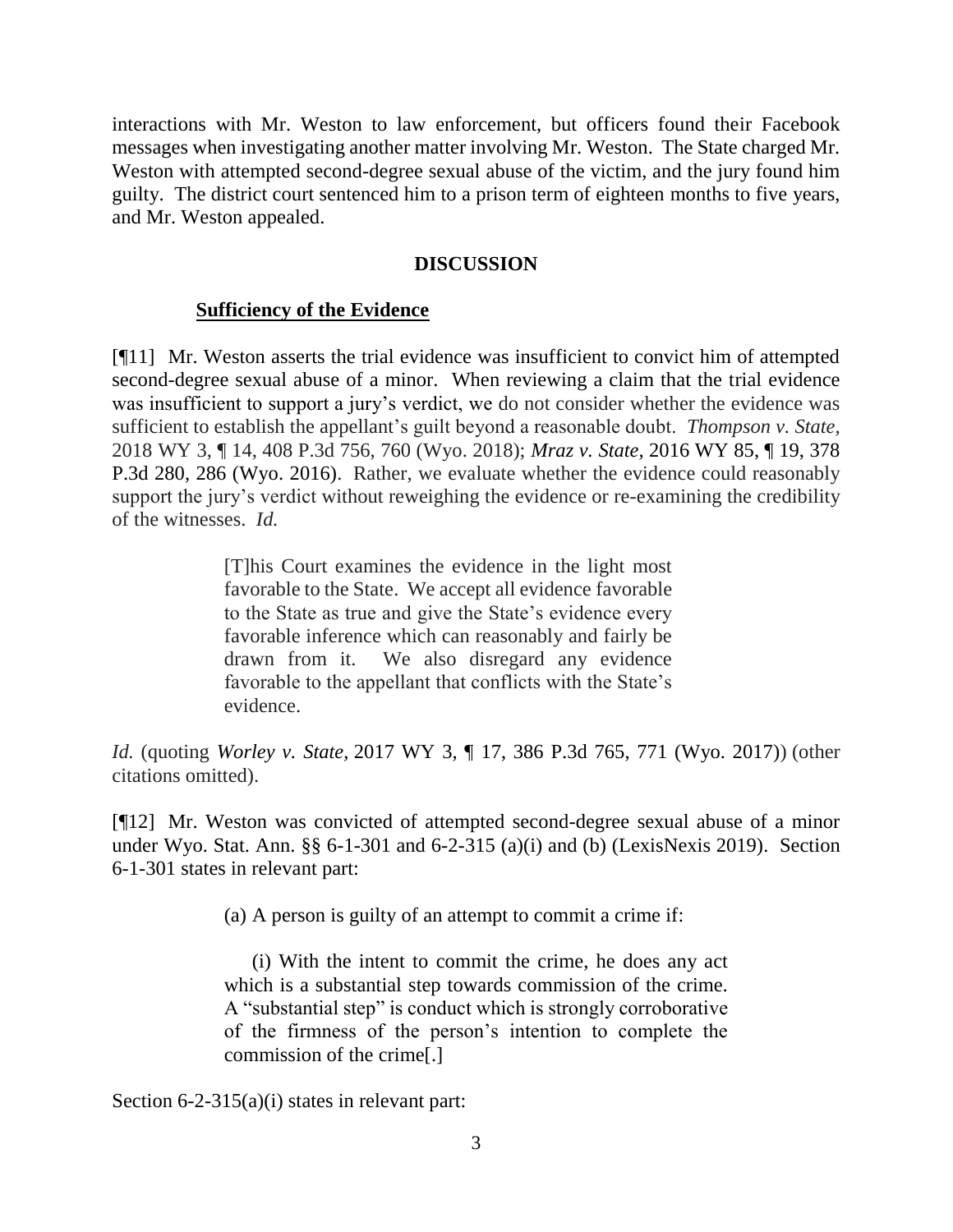(a) Except under circumstance constituting sexual abuse of a minor in the first degree as defined by W.S. 6-2-314, an actor commits the crime of sexual abuse of a minor in the second degree if:

(i) Being seventeen (17) years of age or older, the actor inflicts sexual intrusion on a victim who is thirteen (13) through fifteen (15) years of age, and the victim is at least four (4) years younger than the actor[.]

Sexual intrusion is defined as:

(A) Any intrusion, however slight, by any object or any part of a person's body, except the mouth, tongue or penis, into the genital or anal opening of another person's body if that sexual intrusion can reasonably be construed as being for the purposes of sexual arousal, gratification or abuse; or

(B) Sexual intercourse, cunnilingus, fellatio, analingus or anal intercourse with or without emission.

Wyo. Stat. Ann. § 6-2-301(a)(vii) (LexisNexis 2019).

[¶13] Mr. Weston concedes the dates and location of the offense, his and the victim's ages, and that he sent and received the Facebook messages which were the primary evidence against him. He claims, however, the State presented insufficient evidence to establish he had the requisite intent to commit second-degree sexual abuse of a minor or that he took a substantial step to complete the crime.

[¶14] To prove an attempt to commit a crime, the State must show the defendant had the specific intent to complete the crime and took a substantial step to achieve that result. *Pearson v. State,* 2017 WY 19, ¶¶ 19-20, 389 P.3d 794, 798-99 (Wyo. 2017). *See also, Compton v. State,* 931 P.2d 936, 941 (Wyo. 1997) (the State was required to prove the defendant had the intent to perform acts which, if accomplished, would constitute the charged crime and he acted on that intent but was unsuccessful in completing the crime). Stated somewhat differently,

> [t]he elements of the crime of attempt are: 1) an intent to do an act or bring about certain consequences which would in law amount to a crime; and 2) an act in furtherance of that intent which, as it is most commonly put, goes beyond mere preparation.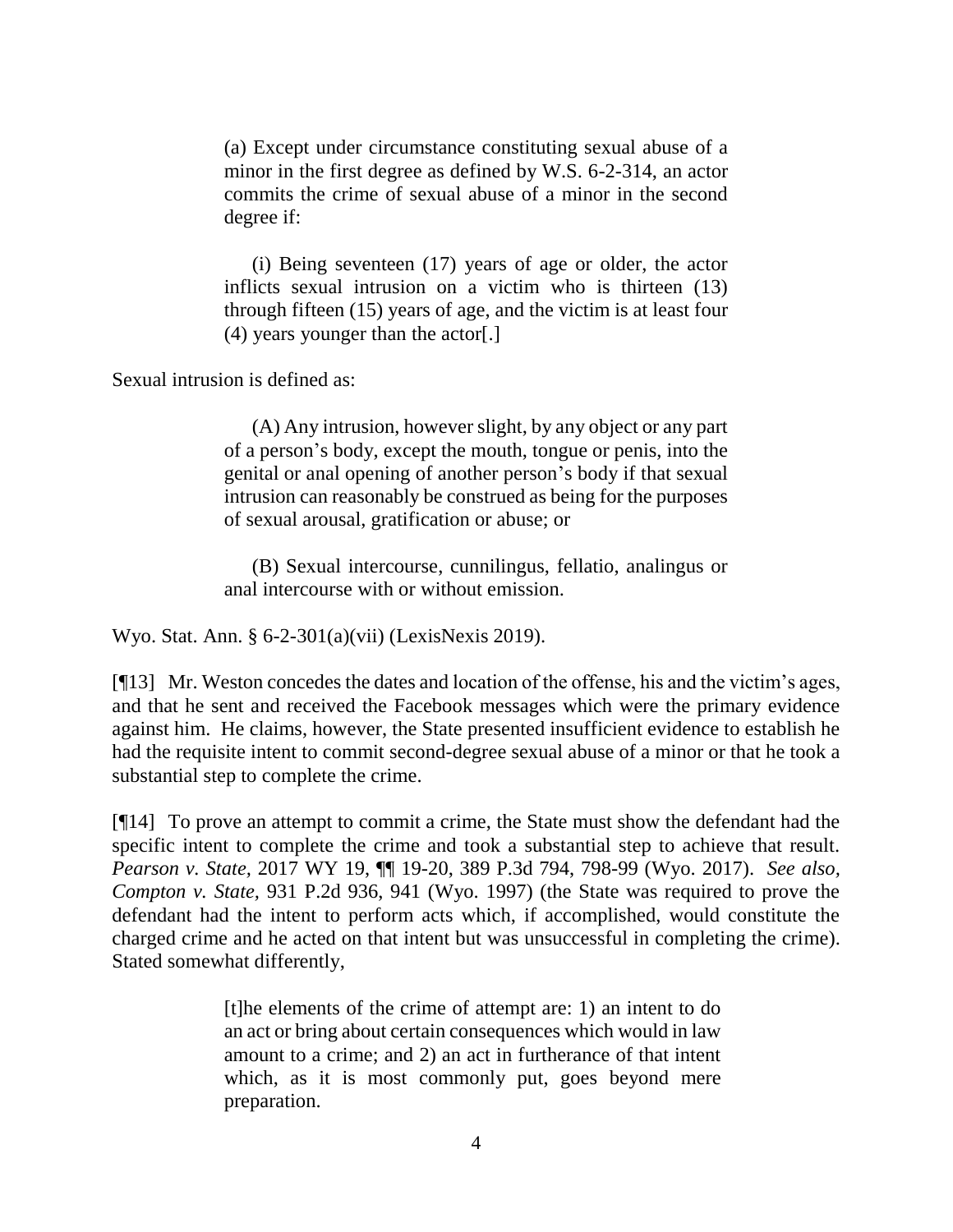*Adams v. State,* 2005 WY 94, ¶ 13, 117 P.3d 1210, 1215 (Wyo. 2005) (citing *Compton,*  931 P.2d at 940).

[¶15] In this case, the State was required to prove Mr. Weston had the specific intent to inflict sexual intrusion on the victim and he did an act which was a substantial step toward achieving that result. The evidence of Mr. Weston's actions on June 24, 2015, was sufficient to establish both elements of the crime. In the days leading up to June 24, 2015, Mr. Weston spoke in extremely graphic detail about his desire to have sexual intercourse and oral sex with the victim. Those acts meet the statutory definition of sexual intrusion, which includes "[s]exual intercourse, cunnilingus, [and] fellatio."<sup>2</sup> Section 6-2-301(a)(vii)(B). Mr. Weston continually urged the victim to sneak out of her house, take a walk, or be dropped off at certain places so he could pick her up, take her to his house, and have sex with her. Mr. Weston also emphasized they needed to keep their relationship a secret, even telling the victim to delete their conversations from her electronic devices when she said the cops were after her. The discussion between Mr. Weston and the victim showed he had the specific intent to inflict sexual intrusion upon her.

[¶16] Substantial step, as defined by statute, is "conduct which is strongly corroborative of the firmness of the person's intention to complete the commission of the crime[.]" Section  $6-1-301(a)(i)$ . The defendant's conduct must amount to more than mere preparation. *Adams,* ¶ 13, 117 P.3d at 1215; *Compton,* 931 P.2d at 940. As to whether the evidence was sufficient to establish Mr. Weston took a substantial step in furtherance of his intent, *Gentilini v. State,* 2010 WY 74, ¶ 1, 231 P.3d 1280, 1282 (Wyo. 2010), is informative. We upheld Mr. Gentilini's conviction for attempted first-degree murder against a challenge that the evidence was insufficient to establish he took a substantial step to complete the crime. *Id.,* ¶ 8, 231 P.3d at 1283. The evidence showed that, after an altercation with the victim, Mr. Gentilini retrieved a loaded gun and drove toward the victim's location. *Id.,* ¶ 13, 231 P.3d at 1284. These actions, together with his stated intention to kill the victim, were sufficient to prove he took a substantial step to complete the murder. *Id.,* ¶ 15, 231 P.3d at 1285. We explained, "'[w]hen the intent to commit murder is clearly shown, slight acts in furtherance thereof will constitute an attempt to

<sup>&</sup>lt;sup>2</sup> Mr. Weston claims the evidence did not show "'how far' [he] actually intended to go sexually with the victim[.]" He asserts, therefore, the evidence did not establish he intended to commit second-degree sexual abuse of a minor, which requires sexual intrusion, rather than third-degree sexual abuse of a minor under Wyo. Stat. Ann. § 6-2-316(a)(i) (LexisNexis 2019), which requires sexual contact. Under § 6-2-301(a)(vi), sexual contact means "touching, with the intention of sexual arousal, gratification or abuse, of the victim's intimate parts by the actor, or of the actor's intimate parts by the victim, or of the clothing covering the immediate area of the victim's or actor's intimate parts[.]" Mr. Weston's argument is unavailing because the evidence was clearly sufficient to show he intended to inflict sexual intrusion upon the victim.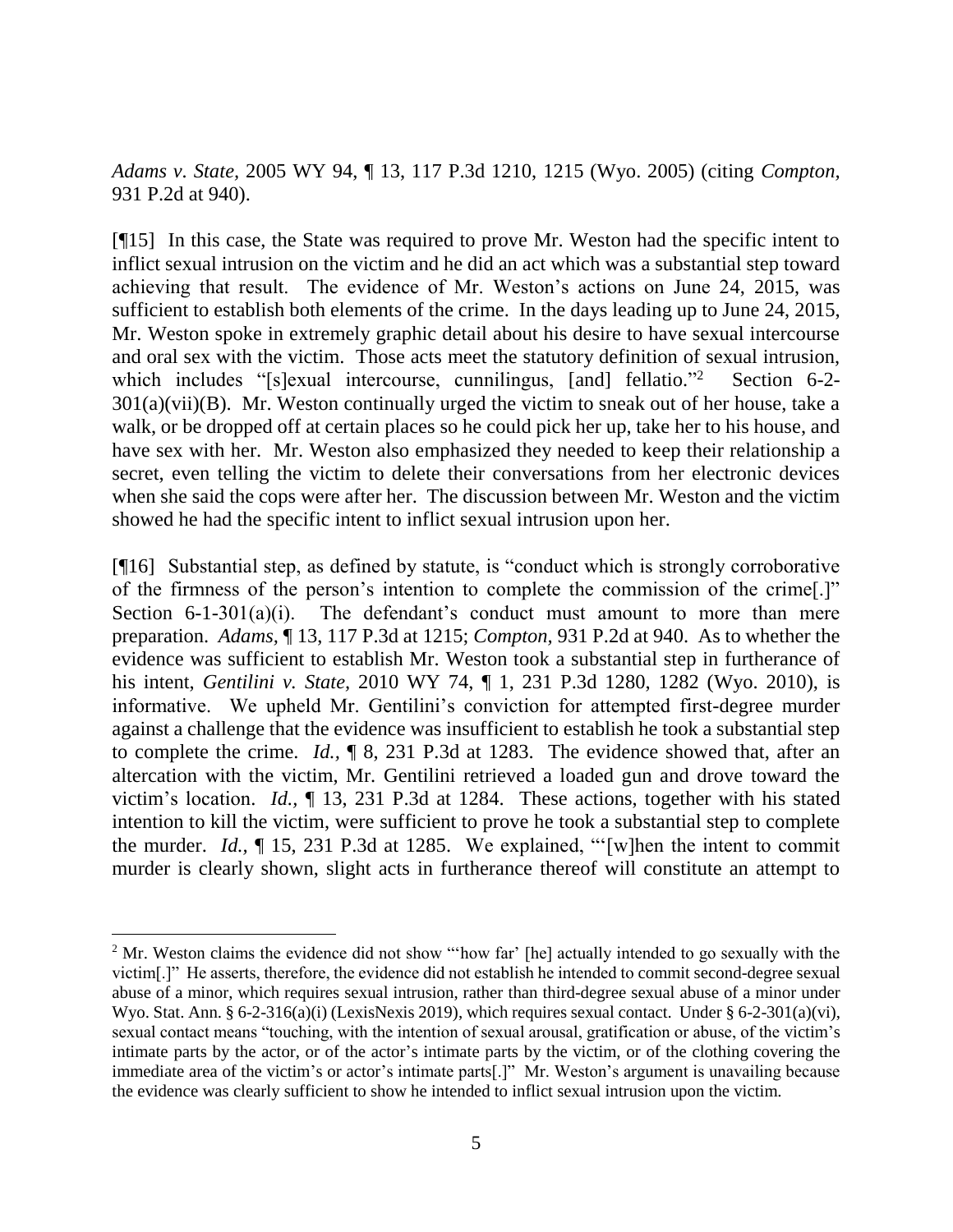murder.'" *Id.,* ¶ 13, 231 P.3d at 1284 (quoting J. Ghent, *What Constitutes Attempted Murder,* 54 A.L.R.3d 612, § 9 (1973)).

[¶17] Under the rationale of *Gentilini,* Mr. Weston took a substantial step to complete the crime of second-degree sexual abuse of the victim on June 24, 2015. On that day, Mr. Weston and the victim made a plan for her to sneak out of the house and meet him at the Pines Apartments, which were across the street from her house. Mr. Weston showered in anticipation of their meeting. When the victim messaged him saying she was talking to the police, he stated he was already driving. Mr. Weston said he would go home but told the victim to "let [him] know" if she could come out later. When viewed in the context of their entire relationship and the strong evidence of Mr. Weston's intent, the jury could reasonably infer that Mr. Weston was driving to the Pines Apartments to pick the victim up and inflict sexual intrusion upon her. Mr. Weston's conduct was strongly corroborative of the firmness of his intention to inflict sexual intrusion upon the victim. Sections 6-1-  $301(a)(i)$  and 6-2-315(a)(i).

[¶18] Mr. Weston claims *Bueno-Hernandez v. State,* 724 P.2d 1132 (Wyo. 1986), demonstrates what must be shown to prove attempted second-degree sexual abuse of a minor and his actions did not meet those standards. Mr. Bueno-Hernandez was convicted of attempted second-degree sexual assault under Wyo. Stat. Ann. § 6-2-303(a)(v) (1977) (repealed by 2007 Wyo. Sess. Laws ch. 159, § 3). At the time of Mr. Bueno-Hernandez's offense, second-degree sexual assault prohibited the infliction of sexual intrusion on a child less than twelve years old by an actor at least four years older. *Bueno-Hernandez,* 724 P.2d at 1139. Mr. Bueno-Hernandez admitted to touching the child under her clothes, attempting to have sexual intercourse with her, and inserting his finger into her vagina. *Id.*  at 1135.

[¶19] One of the issues in the case was whether the charge of attempted second-degree sexual assault under  $\S$  6-2-303(a)(v) was proper. We held the general attempt statute applied to second-degree sexual assault, but there was no discussion in the opinion of what evidence was required to show the defendant had the specific intent to commit sexual intrusion or took a substantial step to complete the crime. *Bueno-Hernandez,* 724 P.2d at 1140-41. As relevant to Mr. Weston's point, our decision did not indicate that conduct similar to Mr. Bueno-Hernandez's was required to prove attempted second-degree sexual assault. Moreover, the fact that Mr. Bueno-Hernandez inserted his finger into the child's vagina demonstrates he could have been charged and convicted of the completed crime because the definition of sexual intrusion included "any intrusion, however slight, by . . . any part of a person's body . . . into the genital . . . opening of another person's body if that sexual intrusion can reasonably be construed as being for the purposes of sexual arousal, gratification or abuse." *Id.* at 1140 (quoting § 6-2-301(a)(vii)). Therefore, *Bueno-Hernandez* does not support Mr. Weston's position that his actions on June 24, 2015, did not meet the elements of attempted second-degree sexual abuse of a minor.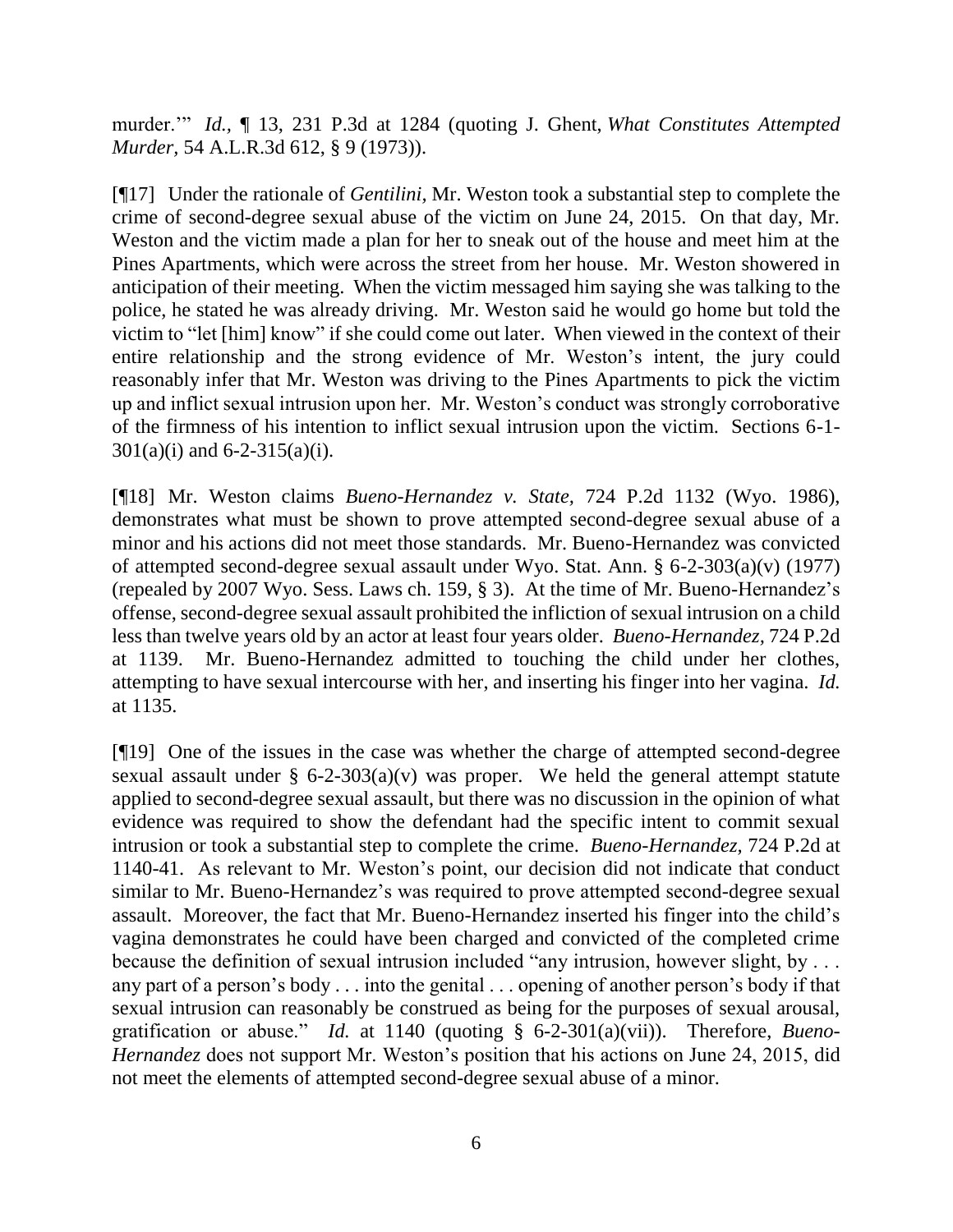[¶20] Mr. Weston also claims the evidence of attempt in this case was not as strong as the evidence in *Adams*. Mr. Adams communicated in an online chatroom with a police officer who was posing as "Amber," a fifteen-year-old girl. *Id.*, ¶ 3, 117 P.3d at 1213-14. He asked about her anatomy and her sexual experience, offered to teach her about sex, and sent nude pictures of his genitals to her. *Id.* Mr. Adams invited "Amber" to his house to teach her about sex, but she stated she was worried about getting pregnant. *Id.* He said he would have condoms and arranged to pick her up at McDonalds. *Id.,* ¶¶ 3-4, 117 P.3d at 1214.

[¶21] Mr. Adams was arrested when he arrived at McDonalds and ultimately convicted of attempted sexual exploitation of a child and attempted solicitation to engage in illicit sexual relations. *Id.,* ¶¶ 1, 5, 117 P.3d at 1213-14. We concluded the evidence was sufficient to uphold his convictions because

> Mr. Adams clearly communicated his intent to entice a minor to engage in sexual acts and to encourage a minor to engage in sexual intrusion. He then took specific action to effectuate that intent, including driving to the proposed meeting place armed with wine coolers and condoms, thus meeting the requisite elements of the general attempt statute.

# *Id.*, ¶ 13, 117 P.3d at 1215.

[¶22] Mr. Weston asserts that under *Adams* the State was required to show he was in the victim's physical presence to prove the specific intent and substantial step elements of attempted second-degree sexual abuse of a minor. He misreads *Adams.* Mr. Adams' intent was found in his online communication. Similarly, Mr. Weston's conversations with the victim demonstrated his specific intent to have sexual intercourse and oral sex with her. Like Mr. Adams, Mr. Weston engaged in conduct beyond mere preparation by driving toward the meeting point. Mr. Weston turned around before he got there because the victim told him she was talking to the police; however, that does not change the fact that he engaged in conduct which was strongly corroborative of the firmness of his intention to inflict sexual intrusion upon her.

[¶23] The next case Mr. Weston claims supports his argument that the State did not prove he attempted to inflict sexual intrusion on the victim is *Rhodes v. State,* 2015 WY 60, 348 P.3d 404 (Wyo. 2015). Mr. Rhodes was charged with attempted second-degree sexual abuse of a minor for pulling down a fourteen-year-old girl's shirt, grabbing her breasts, picking her up and pinning her on the floor. *Id.,* ¶¶ 4-5, 348 P.3d at 406-07. The jury acquitted Mr. Rhodes of the charge. *Id.,* ¶ 8, 348 P.3d at 407. Mr. Weston argues that the evidence of intent was stronger in *Rhodes* than in this case, so the evidence was clearly insufficient here. Given we do not know why the jury acquitted Mr. Rhodes, it is impossible to draw any conclusions about the evidence from the fact that he was acquitted.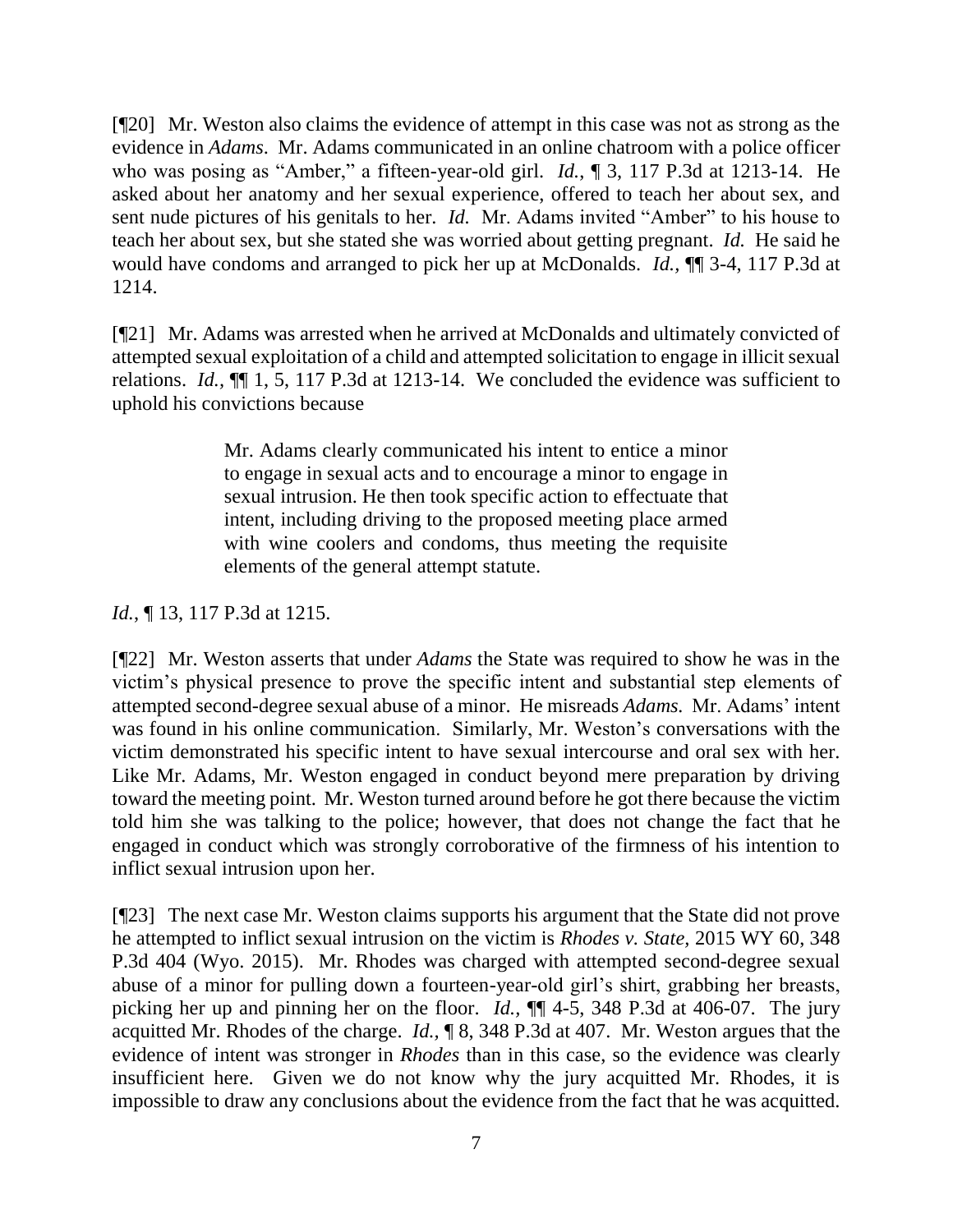However, we note that, unlike in this case, there was no evidence Mr. Rhodes stated his specific intent to commit sexual intrusion. Thus, *Rhodes* does not support Mr. Weston's argument.

[¶24] Finally, Mr. Weston refers us to a Florida court of appeals decision reversing the appellant's conviction for attempted sexual battery – *Ellis v. State,* 754 So.2d 887 (Fla. Ct. App. 2000). Under Florida law, attempted sexual battery required proof of intent to penetrate the victim's vagina. *Id.* at 887. The court concluded the trial evidence showed only improper touching, so the conviction could not stand. *Id.* at 887-88. *Ellis* is nothing like this case where we have ample evidence from Mr. Weston's conversations with the victim that he intended to inflict sexual intrusion upon her.

[¶25] The trial evidence was sufficient for a jury to conclude that, on June 24, 2015, Mr. Weston had the specific intent to inflict sexual intrusion upon the victim and took a substantial step toward achieving that result. Therefore, it is unnecessary for us to determine whether his conduct at the park on July 26, 2015, also constituted attempted second-degree sexual abuse of a minor.

# **Jury Instructions and Ineffective Assistance of Counsel**

[¶26] Mr. Weston asserts the district court erred in instructing the jury on the elements of attempted second-degree sexual abuse of a minor. Defense counsel did not object to the instructions; therefore, Mr. Weston claims we should review for plain error. To establish the district court committed plain error, Mr. Weston must show: "1) the record is clear about the incident alleged as error; 2) the district court transgressed a clear and unequivocal rule of law; and 3) he was denied a substantial right resulting in material prejudice." *Sindelar v. State,* 2018 WY 29, ¶ 16, 416 P.3d 764, 768 (Wyo. 2018). *See also, Buszkiewic v. State,* 2018 WY 100, ¶ 10, 424 P.3d 1272, 1276 (Wyo. 2018). The State argues that Mr. Weston waived any instructional error by stipulating to the given instructions and declining a curative instruction when the jury asked a question. The waiver question is academic because Mr. Weston also argues his counsel provided ineffective assistance with regard to the instructions. We will, therefore, consider whether the instructions were clearly erroneous and how any errors relate to Mr. Weston's ineffective assistance of counsel claim. Finally, we will determine whether Mr. Weston was prejudiced by the errors.

## **A.** *Jury Instructions*

[¶27] "The purpose of jury instructions is to provide the jury with a foundational legal understanding to enable a reasoned application of the facts to the law." *Blevins v. State,* 2017 WY 43, ¶ 26, 393 P.3d 1249, 1255 (Wyo. 2017) (citations and internal quotation marks omitted). To ensure the jury's verdict is reliable, the jury instructions must correctly state the law and adequately cover the relevant issues. *Id.* The ultimate test of whether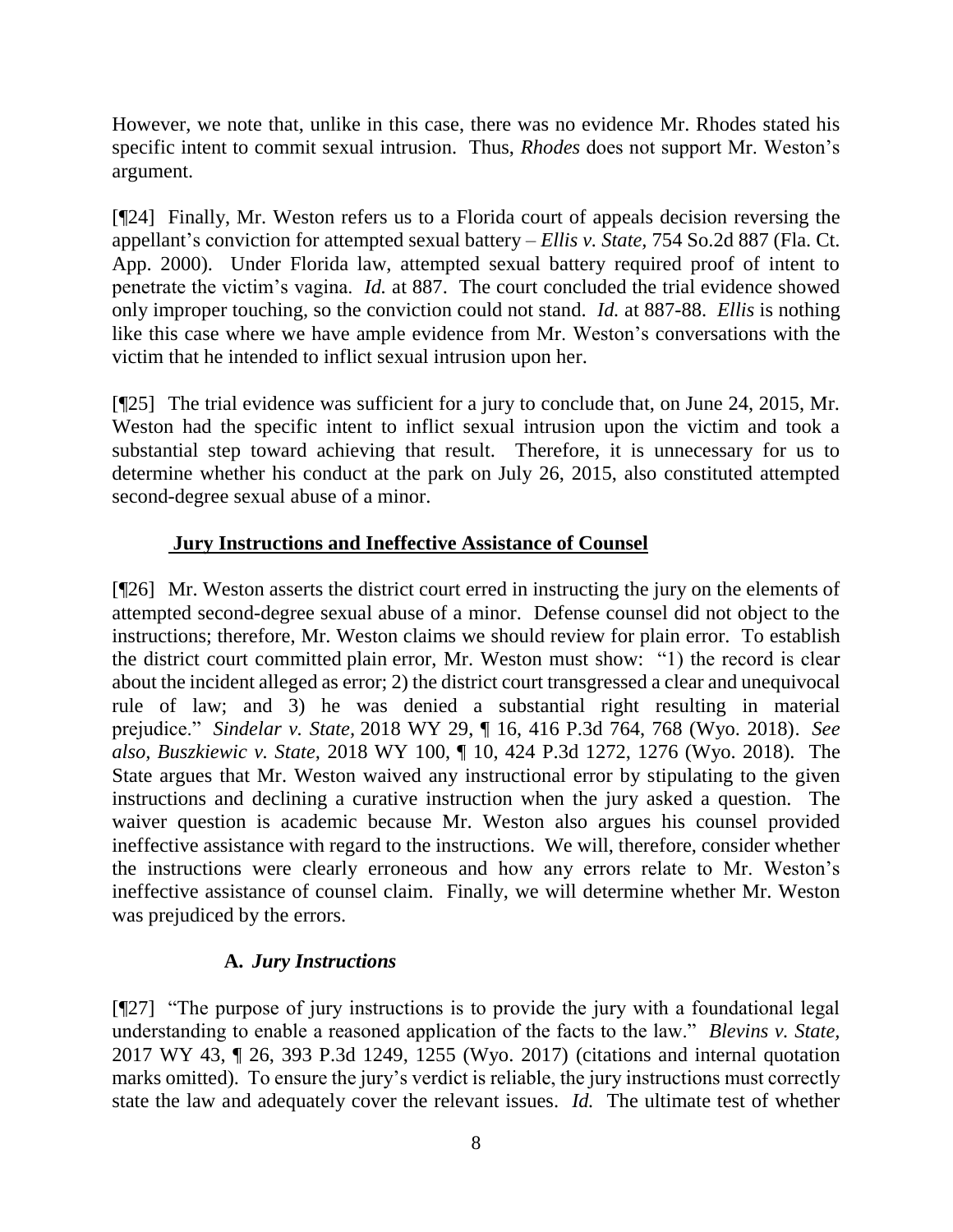jury instructions are adequate is "whether they leave no doubt as to the circumstances under which the crime can be found to have been committed." *Id.* 

[¶28] The challenged jury instructions state:

## INSTRUCTION NO. 17

The elements of the crime of Attempt to Commit Sexual Abuse of a Minor in the Second Degree are:

- 1. Between the dates of June 4, 2015 and July 26, 2015;
- 2. In Uinta County, Wyoming;
- 3. The Defendant, Sean W. Weston;
- 4. Intending to commit the crime of Sexual Abuse of a Minor in the Second Degree;
- 5. Did an act which was a substantial step towards committing the crime of Sexual Abuse of a Minor in the Second Degree.

If you find from your consideration of all the evidence that each of these elements has been proved beyond a reasonable doubt, then you should find the defendant guilty.

If, on the other hand, you find from your consideration of all the evidence that any of these elements has not been proved beyond a reasonable doubt, then you should find the defendant not guilty.

#### INSTRUCTION NO. 20

The elements of the crime of Sexual Abuse of a Minor in the Second Degree are:

- 1. Between the dates of June 4, 2015 and July 26, 2015;
- 2. In Uinta County, Wyoming;
- 3. The Defendant, Sean W. Weston;
- 4. Attempted to inflict sexual intrusion upon [the victim];
- 5. [The victim] was thirteen (13) through fifteen (15) years of age;  $\dots$
- 6. The Defendant was at least four (4) years older than [the victim]; and
- 7. The Defendant was at least seventeen (17) years of age.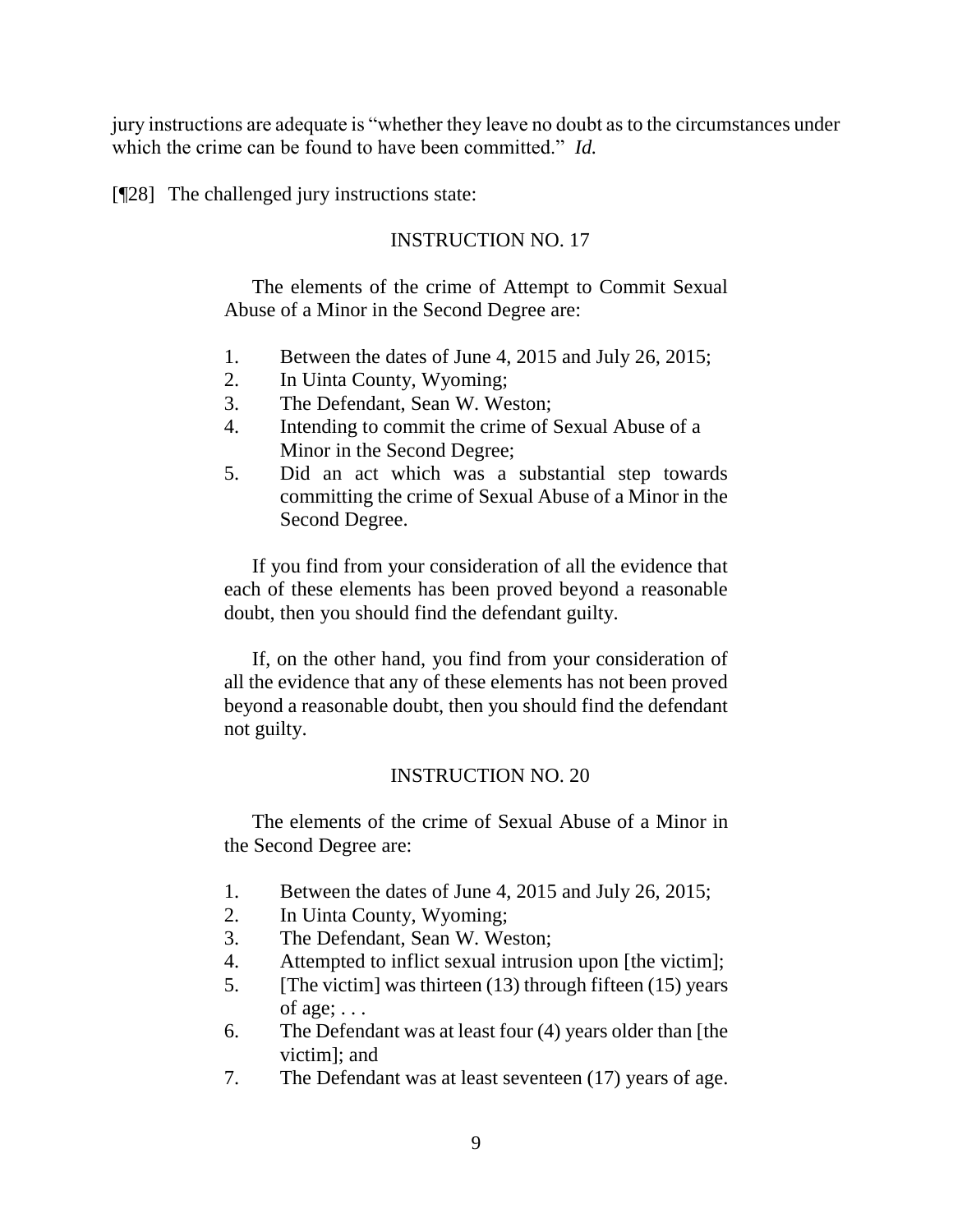If you find from your consideration of all the evidence that each of these elements has been proved beyond a reasonable doubt, then you should find the defendant guilty.

If, on the other hand, you find from your consideration of all the evidence that any of these elements has not been proved beyond a reasonable doubt, then you should find the defendant not guilty.

[¶29] Mr. Weston asserts the district court committed two errors in the jury instructions. First, he claims the district court should have defined "substantial step" for the jury in Instruction No. 17. This claim can be disposed of quickly. Under *Compton,* 931 P.2d at 941, the trial court must provide the statutory definition of substantial step when instructing the jury on the elements of attempt under § 6-1-301(a)(i). The State concedes *Compton*  governs this case. Therefore, the district court violated a clear and unequivocal rule of law by failing to instruct the jury on the statutory definition of substantial step.

[¶30] Next, Mr. Weston asserts the district court erred in Instruction No. 20 by including "attempted" in the fourth element of second-degree sexual abuse of a minor when it had already instructed the jury about attempt in Instruction No. 17. He claims, as a result, the jury was instructed it had to find he attempted to attempt sexual intrusion, which lowered the State's burden of proof.

[¶31] There is nothing inherently wrong with combining the elements of attempt and the object crime into a single instruction. *See, e.g.*, *Bloomfield v. State,* 2010 WY 97, ¶ 15, 234 P.3d 366, 373 (Wyo. 2010) (approving instruction incorporating the elements of attempt and second-degree murder); *Gentilini,* ¶¶ 19-20, 231 P.3d at 1286-87 (approving instruction combining the elements of attempt and first-degree murder). We approved an instruction that did precisely that in the context of attempted sexual assault in the first degree in *Compton,* 931 P.2d at 939-40. The instruction correctly informed the jury it had to find that "[w]ith the intent to commit sexual intrusion on [the victim], Raymond Compton[] did an act which was a substantial step towards the infliction of sexual intrusion on her." *Id.* at 939.We explained that "[c]ombining the elements of [attempt and firstdegree sexual assault] was not error . . . because the instruction left no doubt as to under what circumstances the crime could be found to have been committed in this case." *Id.* at 940.

[¶32] As we have already discussed, one of the elements the State was required to prove was that Mr. Weston had the specific intent to complete the crime of second-degree sexual abuse of a minor, i.e., the specific intent to inflict sexual intrusion upon the victim. Although Instruction No. 17 should have defined substantial step, the instruction correctly stated the State had to show Mr. Weston had the specific intent to commit second-degree sexual abuse of a minor and took a substantial step to complete the crime. Since the district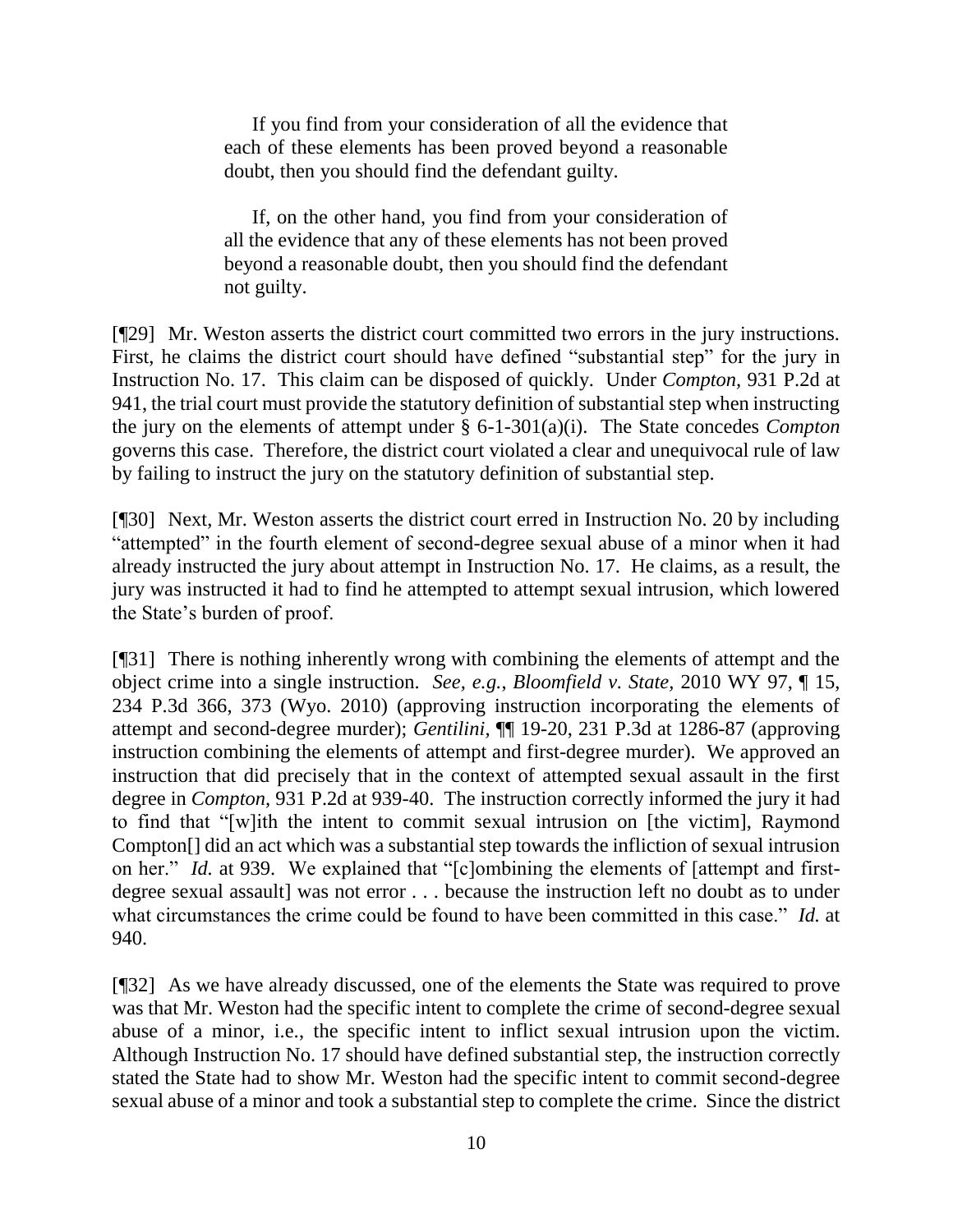court did not combine the elements of attempted second-degree sexual abuse of a minor into one instruction, Instruction No. 20 should have simply included the elements of the underlying crime. Under these circumstances, the district court incorrectly incorporated the concept of attempt into Instruction No. 20. Reading the two instructions together, the district court improperly directed the jury to determine whether Mr. Weston had the specific intent to attempt to inflict sexual intrusion. Thus, the district court did not adequately explain to the jury how the concepts of specific intent and attempt worked together. $3$ 

[¶33] The jury expressed its bewilderment when it asked the following question during deliberations:

Question:

Instruction # 17 # 4

We would like to know the difference between # 4 Intending and Instruction # 20 # 4 Attempted?

The district court discussed the question with counsel. The State proposed modifying Instruction No. 20 by removing the reference to attempt. Defense counsel argued the district court should not change Instruction No. 20 but advocated for giving additional instructions telling the jury to apply the ordinary meanings of the words used in the instructions and to consider Instruction No. 17 before Instruction No. 20. The district court took the matter under advisement, but the jury returned a verdict before the court responded to the question. Under these circumstances, the district court's instructions on the elements of attempted second-degree sexual abuse of a minor were clearly incorrect. Having decided the district court erred by failing to define substantial step for the jury and including the concept of attempt in the elements of second-degree sexual abuse of a minor, we turn to Mr. Weston's claim that his counsel provided ineffective assistance regarding the instructions. We will address later whether Mr. Weston was prejudiced by the incorrect instructions.

# **B.** *Ineffective Assistance of Counsel*

[¶34] The Sixth Amendment to the United States Constitution and Art. 1, § 10 of the Wyoming Constitution guarantee a criminal defendant the right to effective assistance of counsel. "Claims of ineffective assistance of counsel involve mixed questions of law and fact and are reviewed *de novo*." *Hibsman v. State*, 2015 WY 122, ¶ 14, 355 P.3d 1240,

 <sup>3</sup> The elements instructions were also confusing because they were separated by Instruction No. 18, which explained the concept of renunciation, and Instruction No. 19, which defined "sexual intrusion" prior to that term being introduced to the jury in Instruction No. 20.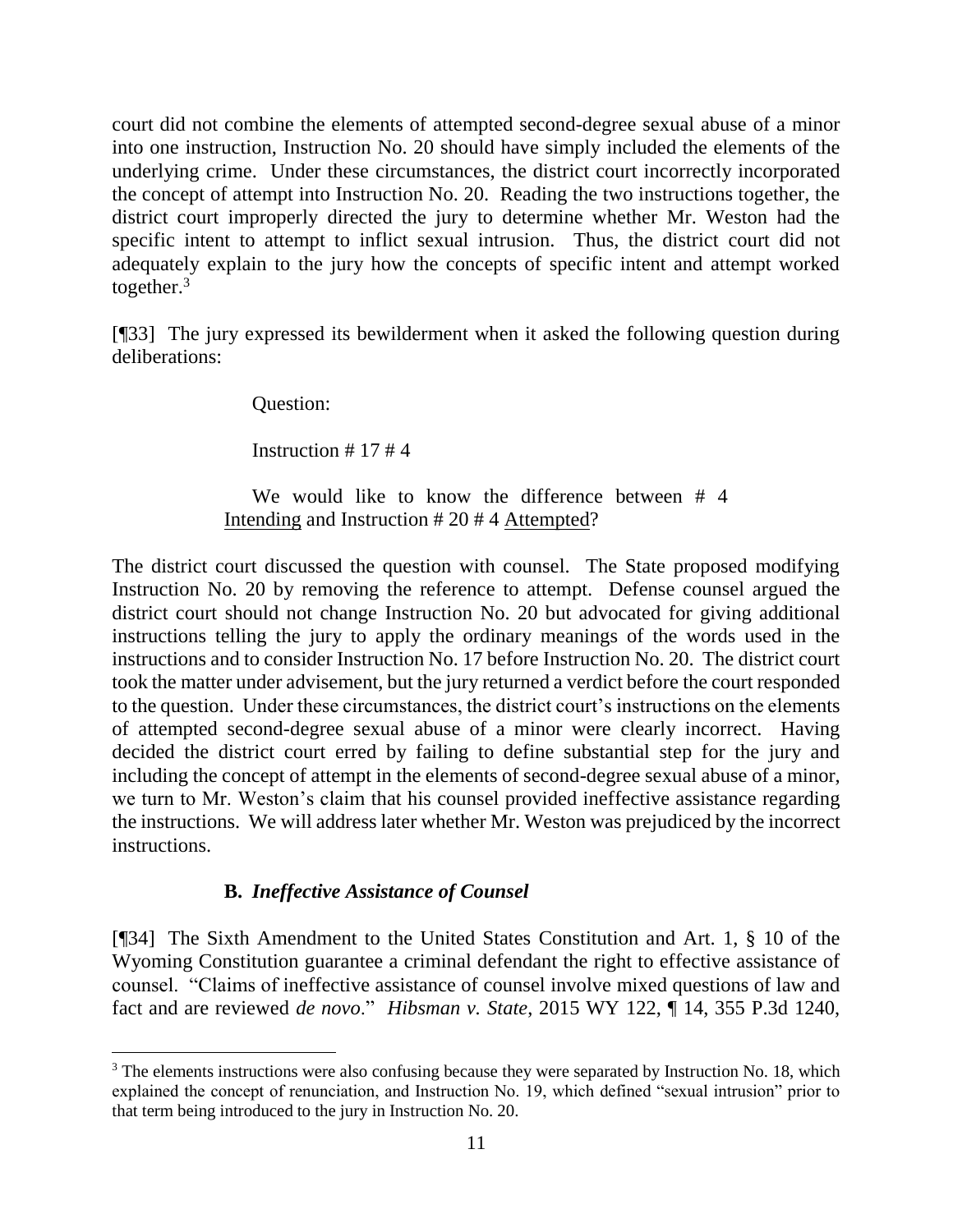1244 (Wyo. 2015). *See also*, *Webb v. State,* 2017 WY 108, ¶ 33, 401 P.3d 914, 926 (Wyo. 2017). To demonstrate he did not receive effective assistance from defense counsel, the appellant must show his counsel's performance was deficient and the deficient performance prejudiced his defense. *Griggs v. State,* 2016 WY 16, ¶ 36, 367 P.3d 1108, 1124 (Wyo. 2016) (citing *Cooper v. State,* 2014 WY 36, ¶¶ 19-20, 319 P.3d 914, 920 (Wyo. 2014), and *Strickland v. Washington,* 466 U.S. 668, 690-91, 104 S.Ct. 2052, 2066, 80 L.Ed.2d 674 (1984)).

[¶35] Both parts of the test must be satisfied to establish ineffective assistance of counsel. "The failure to make the required showing of either deficient performance or prejudice will result in a finding that counsel was not ineffective." *Osborne v. State*, 2012 WY 123, ¶ 19, 285 P.3d 248, 252 (Wyo. 2012). Therefore,

> [a] court need not determine whether counsel's performance was deficient before examining the prejudice suffered by the defendant as a result of the alleged deficiencies. … If it is easier to dispose of an ineffectiveness claim on the ground of lack of sufficient prejudice, which we expect will often be so, that course should be followed.

*McNaughton v. State,* 2016 WY 112, ¶ 12, 384 P.3d 276, 278 (Wyo. 2016) (quoting *Sen v. State*, 2013 WY 47, ¶ 39, 301 P.3d 106, 121 (Wyo. 2013), which quoted *Strickland*, 466 U.S. at 697, 104 S.Ct. at 2069)) (quotation marks omitted).

[¶36] To prove deficient performance, the appellant must show "counsel failed to render such assistance as would have been offered by a reasonably competent attorney." *Cooper,* ¶ 19, 319 P.3d at 920. Although defense counsel obviously made mistakes regarding the jury instructions in this case, it is unnecessary to discuss in detail whether defense counsel's performance was deficient. Instead, we will move directly to the analysis of whether Mr. Weston suffered any prejudice as a result of the incorrect jury instructions.

# **C.** *Prejudice*

[¶37] The measure of prejudice is the same regardless of whether we review for plain error in the jury instructions or ineffective assistance of counsel. Under either standard, the appellant must establish he suffered material prejudice from the error by demonstrating it is reasonably probable he would have received a more favorable verdict if the error had not been made*. See, e.g., Sindelar,* ¶ 20, 416 P.3d at 770 (plain error); *Farrow v. State,* 2019 WY 30, ¶ 72, 437 P.3d 809, 827 (Wyo. 2019) (ineffective assistance of counsel). We will not find prejudice when the jury is incorrectly instructed on an element of the crime if "the element [was] not contested at trial or [the] evidence of the defendant's guilt is overwhelming." *Compton,* 931 P.2d at 941. *See also*, *Jones v. State,* 2011 WY 114, ¶¶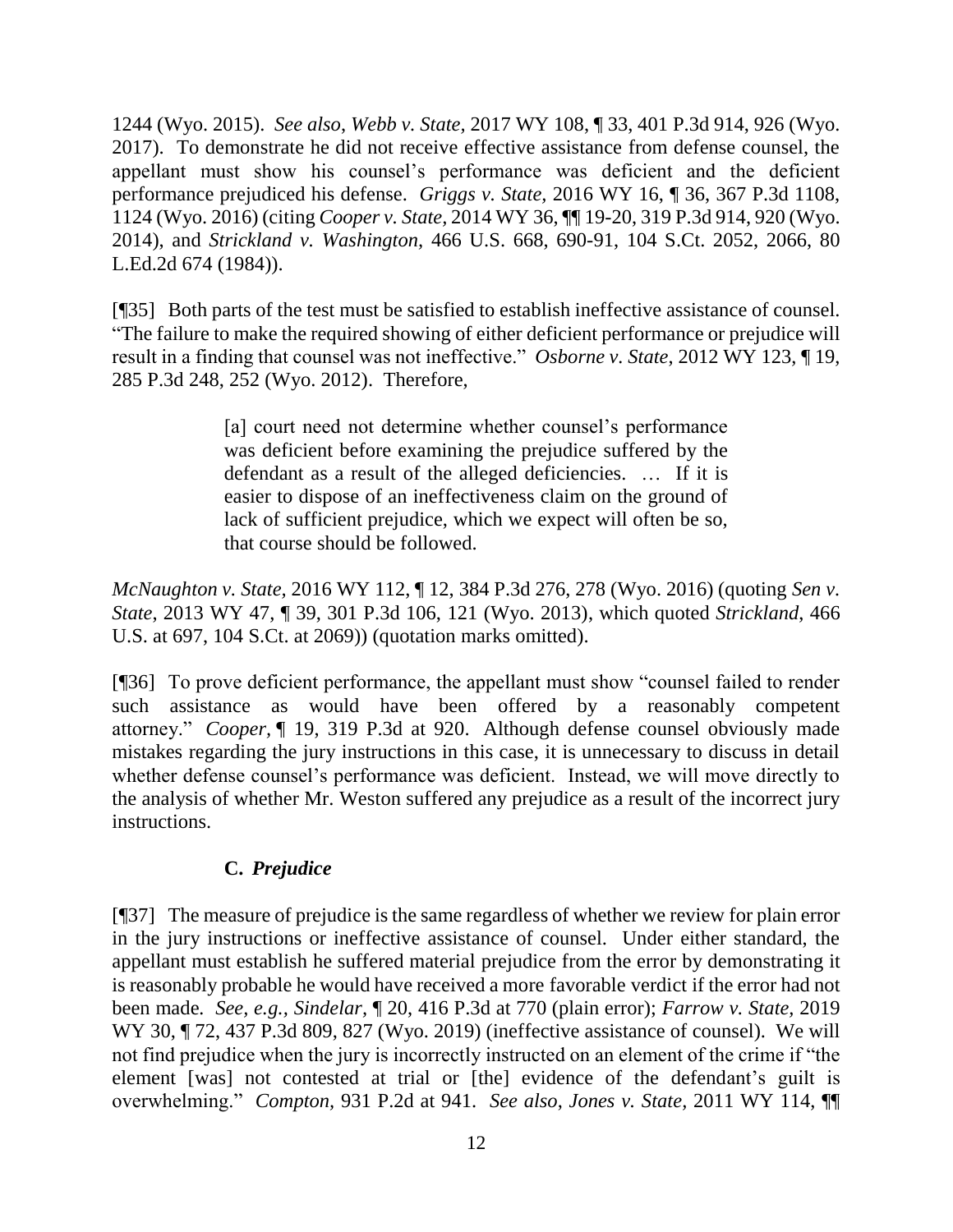16-18, 256 P.3d 527, 533-34 (Wyo. 2011); *Granzer v. State,* 2008 WY 118, ¶ 21, 193 P.3d 266, 272 (Wyo. 2008).

[¶38] Mr. Weston contested the specific intent and substantial step elements of the charge; consequently, we must consider the strength of the evidence against him. In determining whether an appellant was prejudiced by the trial errors, we consider the entire record. *See, e.g.*, *Law v. State,* 2004 WY 111, ¶¶ 25-29, 98 P.3d 181, 190-91 (Wyo. 2004) (reviewing the entire record to determine if appellant was prejudiced by erroneous admission of evidence); *Wilks v. State,* 2002 WY 100, ¶ 21, 49 P.3d 975, 984-85 (Wyo. 2002) (reviewing the entire record to determine if appellant was prejudiced by improper testimony). We reviewed the State's evidence in our discussion of the sufficiency of the evidence and will not repeat that in detail here. In brief, the evidence showed Mr. Weston exchanged messages with the victim over a period of several weeks and those messages contained detailed descriptions of the sexual acts (including sexual intercourse and oral sex) he wanted to perform on her. Mr. Weston also encouraged the victim to sneak away from her parents so he could pick her up and take her to his house to have sex.

[¶39] Mr. Weston's defense was that he was not going to do "anything physical" with the victim until she was eighteen years old and their sexual discussions were "just a game." Mr. Weston made a few statements in his Facebook conversations with the victim to the effect that he would wait until she was eighteen to have sex with her or marry her. However, his statements about waiting until she was eighteen to have sex were belied by his repeated insistence that she sneak away from her parents so he could pick her up and take her to his house to have sex. His statements were also unbelievable because some of his stated sexual desires involved attributes related to the victim's youthful age, including her "young" genitalia and her braces.

[¶40] On the night of June 24, 2015, Mr. Weston made a specific plan with the victim to pick her up from the Pines Apartments across the street from her house. In anticipation of their meeting, he showered and began driving. Mr. Weston claims the evidence did not show he was driving to meet her. He testified he was "probably [driving] to the store." That story is completely inconsistent with the Facebook messages indicating he was driving to the rendezvous point when the victim called off their meeting by lying about the police being at her house. At that point, Mr. Weston said he was going home but indicated he would come back to get her after the police left.

[¶41] Mr. Weston's statements over several weeks confirmed he had the specific intent to inflict sexual intrusion upon the victim and his actions on June 24, 2015, were strongly corroborative of the firmness of his intention to complete the crime of second-degree sexual abuse of a minor. The evidence against Mr. Weston was overwhelming and there was no reasonable probability he would have received a more favorable verdict if the jury had been instructed correctly.